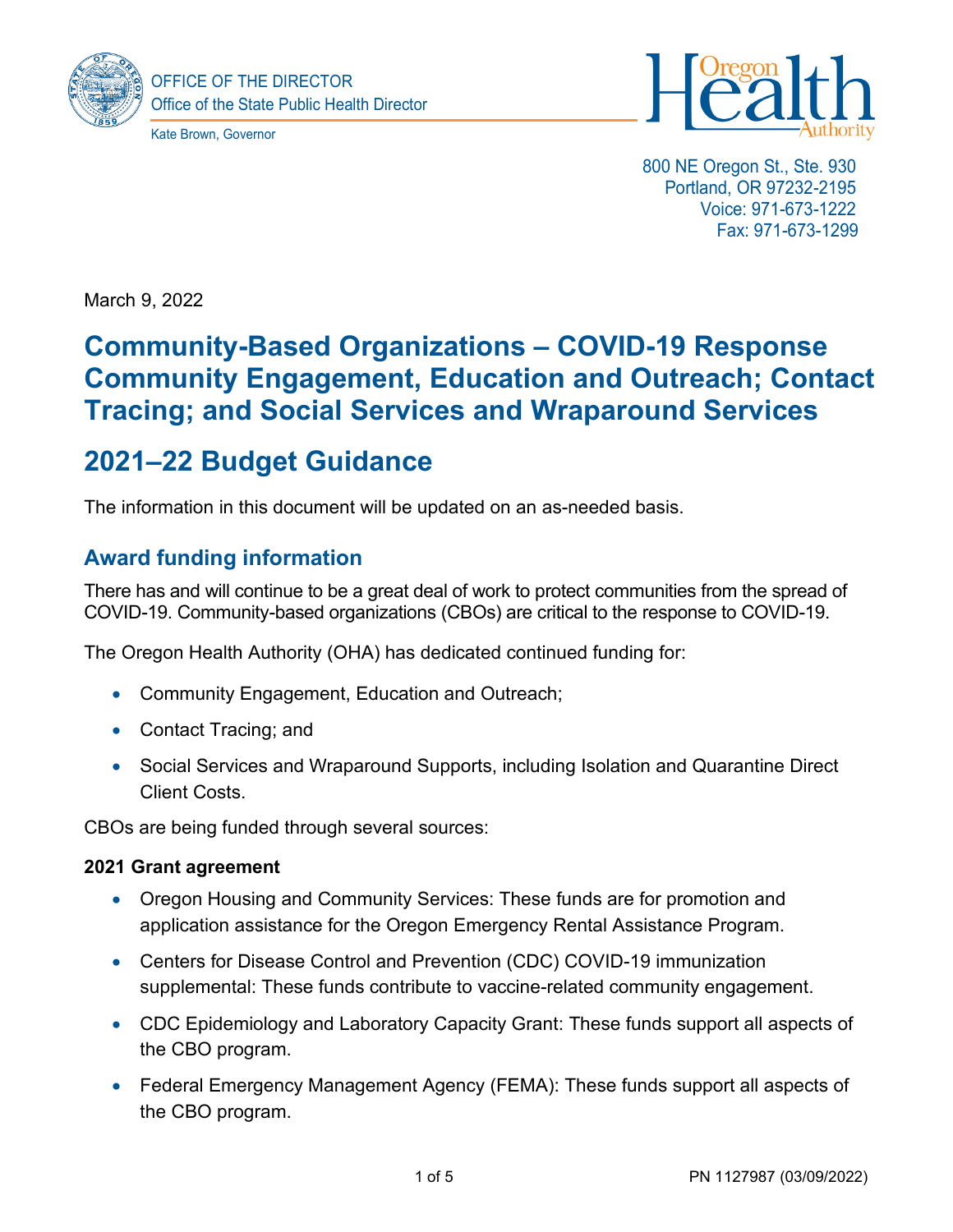## **Award and activity timeline**

The 2021-22 CBO agreement lasts from December 31, 2020–June 30, 2023.

Additional funding may be allocated based on available funding and COVID-19 response and vaccine needs.

# **Budget**

Each CBO must submit a budget using the template provided by OHA for these activities.

CBOs will include a 12-month budget for new 2021 agreement funds received covering the time period of **December 31, 2020–December 31, 2021**. CBOs with remaining funds in calendar year 2022 can develop an updated budget for their funds being carried into 2022.

**The 2021 calendar year budget is due by April 30, 2021**. OHA may request revised budgets or additional information on expenditures on an as-needed basis.

Please note that incentives or gift cards for vaccine incentives may not exceed a value of **\$100 total** per individual, including first dose, second dose and booster doses. Additional notes about gift cards can be found below under "supplies". In order to use funds for vaccine incentives, a CBO must have on file with OHA a [Local Vaccine Request form.](https://www.oregon.gov/oha/PH/PROVIDERPARTNERRESOURCES/LOCALHEALTHDEPARTMENTRESOURCES/Documents/Guidance/Local-Vaccine-Incentive-Request-Form-8.19.21.docx) CBOs should track the purchase and use of all gift cards.

| <b>Personnel</b>         | Provide a list of each position that will be funded including FTE<br>$\bullet$<br>percentage with a brief description of responsibilities.                                                                                                                                                                                                                                                                                                                                                                                                                                      |
|--------------------------|---------------------------------------------------------------------------------------------------------------------------------------------------------------------------------------------------------------------------------------------------------------------------------------------------------------------------------------------------------------------------------------------------------------------------------------------------------------------------------------------------------------------------------------------------------------------------------|
| <b>Travel</b>            | Provide the total estimated budgeted amount for travel. Include<br>$\bullet$<br>local mileage as well as per diem, lodging and transportation to<br>conduct COVID-19 response work. Federal per diem rates limit<br>the amount of reimbursement for in-state travel:<br>www.gsa.gov/perdiem.                                                                                                                                                                                                                                                                                    |
| <b>Capital equipment</b> | Provide a total amount for any capital equipment purchase<br>$\bullet$<br>beyond start-up costs, as well as a narrative listing line item<br>planned purchases with a brief rationale. Funds may not be used<br>to purchase vehicles, RVs, buildings or capital improvements.<br>OHA may request additional information on proposed purchases<br>of equipment with an acquisition cost of more than \$5,000. Any<br>equipment purchases, including IT and software purchases and<br>upgrades and software licensing fees, must directly benefit the<br>CBO's COVID-19 response. |
|                          | OHA will collect the equipment inventory form at least annually.<br>$\bullet$<br>A final report may be due when the grant is fully spent or ends.<br>OHA will determine reported needs based on submitted expense<br>reports.                                                                                                                                                                                                                                                                                                                                                   |

#### **The budget will include the following categories:**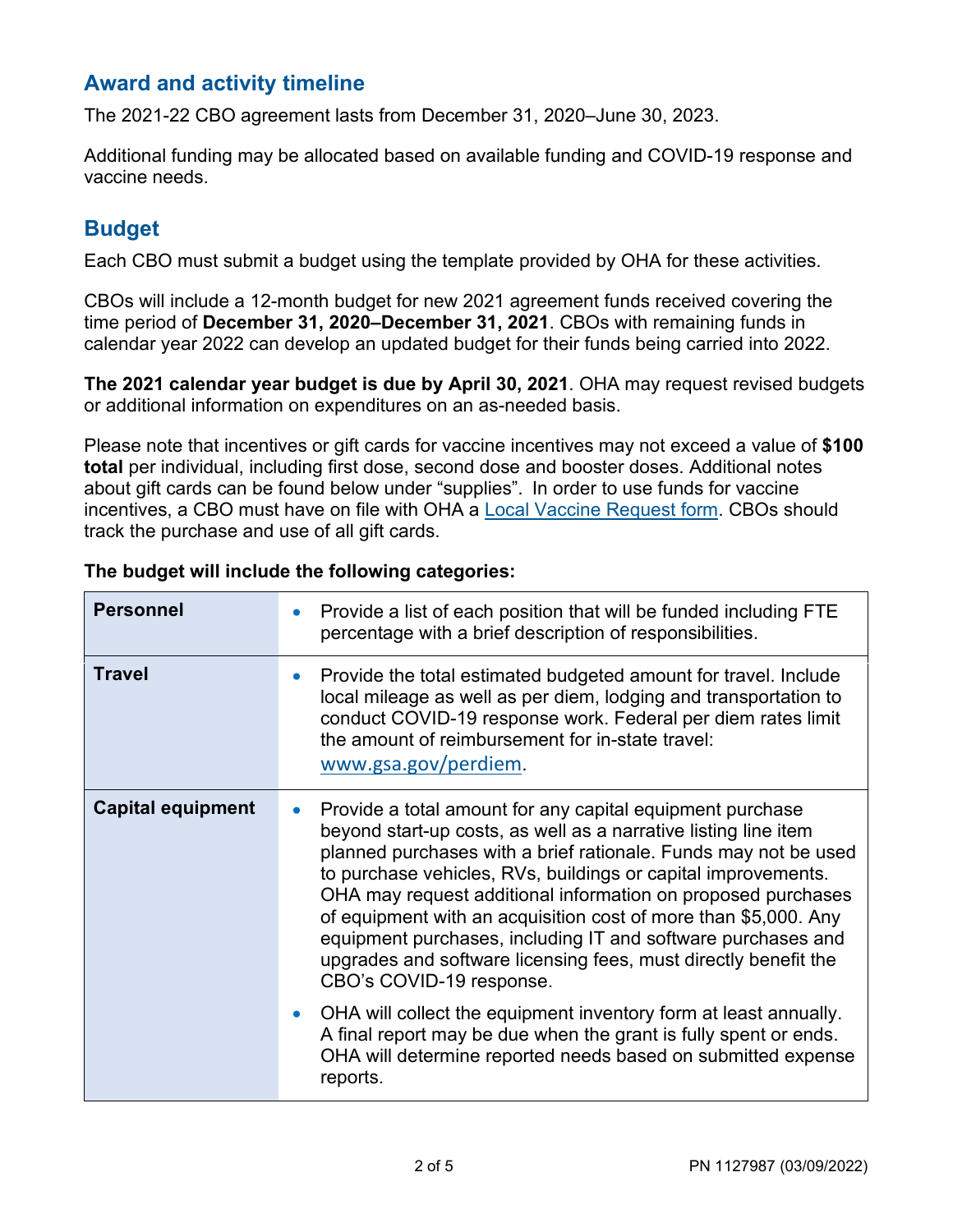| <b>Supplies</b>             | Supplies may include office supplies, hand sanitizer, outreach<br>$\bullet$<br>and communications materials.                                                                                                                                                                                                                                                  |
|-----------------------------|---------------------------------------------------------------------------------------------------------------------------------------------------------------------------------------------------------------------------------------------------------------------------------------------------------------------------------------------------------------|
|                             | Please note that vaccine incentives may not value more<br>$\bullet$<br>than \$100 total per individual for all doses received and<br>must be from a CDC-approved vendor. Vaccine incentives<br>cannot be provided for anyone under age 12. In order to use<br>funds for vaccine incentives, a CBO must have on file with OHA<br>a Local Vaccine Request form. |
|                             | Gift cards used for isolation or quarantine supports only (e.g.<br>$\bullet$<br>grocery stores) may exceed \$100 total per person.                                                                                                                                                                                                                            |
|                             | CBOs should track the purchase and use of all gift cards.<br>$\bullet$                                                                                                                                                                                                                                                                                        |
| <b>Contractual</b>          | List each subcontracted program activity and the name of the<br>$\bullet$<br>subcontractor (if known) along with the amount of the anticipated<br>subcontract. The initial budget can list out anticipated contracts<br>and can be adjusted later.                                                                                                            |
|                             | All subcontracts are subject to all applicable subcontractor<br>$\bullet$<br>provisions outlined in your agreement.                                                                                                                                                                                                                                           |
| <b>Other</b>                | List expenses for items not listed above, such as telephone, rent,<br>$\bullet$<br>copying, printing, postage, and mailing that are directly related to<br>program activities.                                                                                                                                                                                |
|                             | List total awarded lump sum for isolation and quarantine-related<br>$\bullet$<br>direct costs that are not possible to itemize in the budget (e.g.,<br>rent and utilities).                                                                                                                                                                                   |
|                             | If funds are allocated to educational materials or paid media<br>$\bullet$<br>campaigns, the budget must include a brief narrative justification<br>that describes how such materials or campaigns are related and<br>essential to specific activities listed in the Grant Agreement.                                                                         |
|                             | Funds may not be used to provide direct medical services.<br>$\bullet$                                                                                                                                                                                                                                                                                        |
| <b>Total direct costs</b>   | The total direct costs will auto-fill on the worksheet. Confirm that<br>$\bullet$<br>the amount is correct.                                                                                                                                                                                                                                                   |
| <b>Total indirect costs</b> | The total indirect costs will need to be entered by the CBO.<br>$\bullet$<br>Indirect costs are calculated on total direct costs multiplied by the<br>indirect rate. Confirm that the amount is correct. List your indirect<br>rate on the budget form.                                                                                                       |

# **Payments and invoicing**

Awards will be paid as a quarterly lump sum after the award is executed. Payment will be initiated by OHA and CBOs will not need to invoice for payment.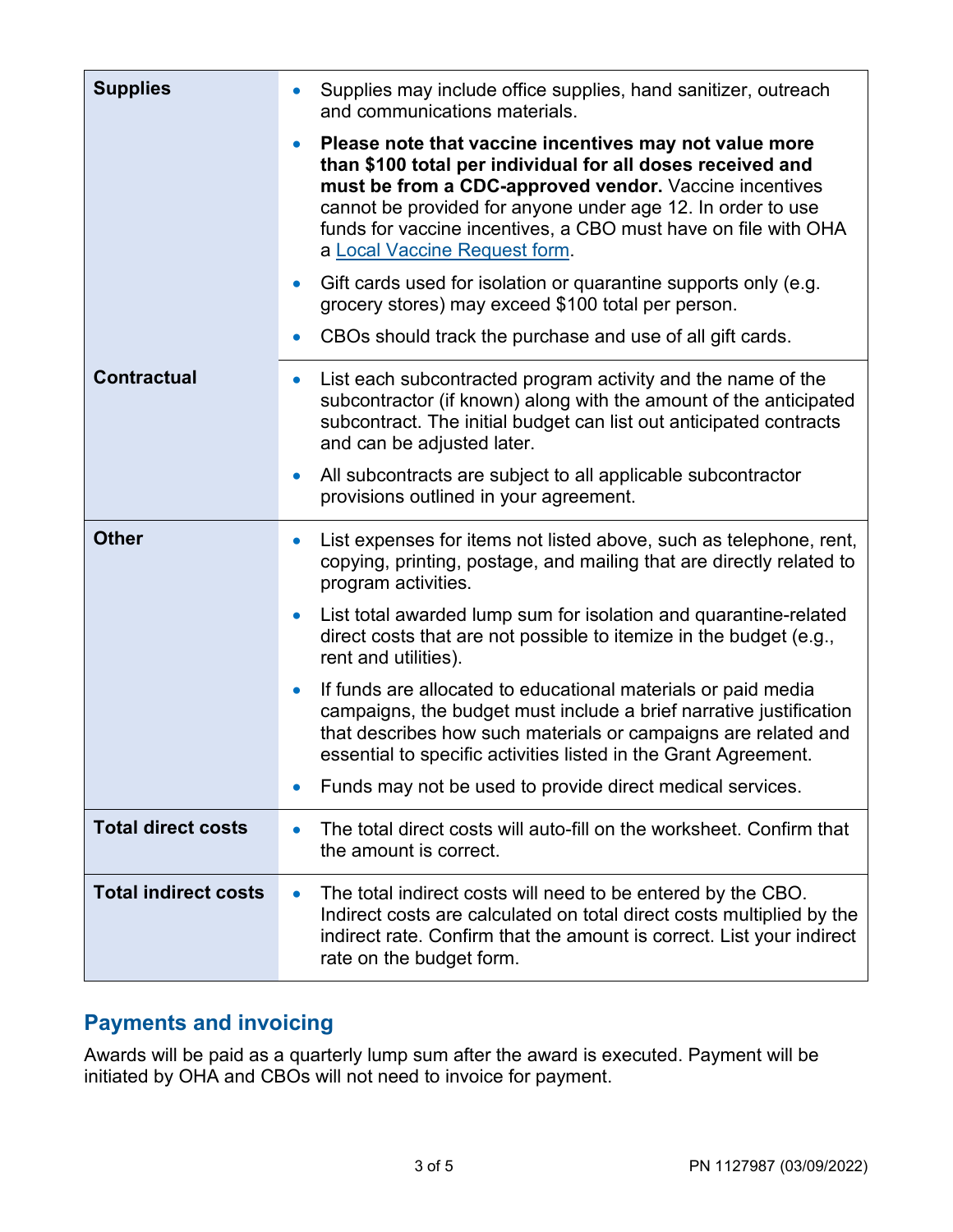COVID-19 funds may not be used for implementation of programs outside of emergency response and vaccines related to COVID-19.

# **Fiscal reporting from CBOs**

CBO must report all expenses on the expenditure report. Please use the OHA provided expenditure template.

In Section B of the report, CBOs are including what amount of their quarterly expenses were used for each of the scopes of work they are funded for in their OHA Grant Agreement.

Expenditure Reports are due on the following schedule and should show cumulative expenses for the entire contract period:

- April 30, 2021 for expenses through December 31, 2020–March 31, 2021
- July 31, 2021 for expenses through April 1–June 30, 2021
- October 31, 2021 for expenses through July 1–September 30, 2021
- January 31, 2022 for expenses through October 1–December 31, 2021
- April 30, 2022 for expenses through January 1–March 31, 2022
- July 31, 2022 for expenses through April 1–June 30, 2022
- October 31, 2022 for expenses through July 1–September 30, 2022
- January 31, 2023 for expenses through October 1–December 31, 2022
- April 30, 2023 for expenses through January 1–March 31, 2023
- July 31, 2023 for expenses through April 1–June 30, 2023

Please note that expense reports are subject to change and the most recent version should be used and will be posted on our [website](https://www.oregon.gov/oha/PH/ABOUT/Pages/CBO-Grantee-Resources.aspx) under the "Fiscal and Budget Information" tab.

If your CBO has fully expended or is close to fully expending awarded funds for contact tracing, wraparound supports and isolation and quarantine direct client costs, you may opt to participate in the FEMA wraparound services grant program, as long as that grant program is available. In order to do so, CBOs must:

- Be up-to-date on all contract requirements for their COVID-19 grant agreement and their VOTE grant agreement, if participating in VOTE.
- Demonstrate expenditure of these funds in an interim final revenue and expenditure report. Please note that a CBO may continue to have available community engagement and/or Oregon Emergency Rental Assistance Program funds.
- Be careful not to double-count any expenditures between the COVID-19 grant agreement and the new FEMA wraparound services grant. Similarly, CBOs who are